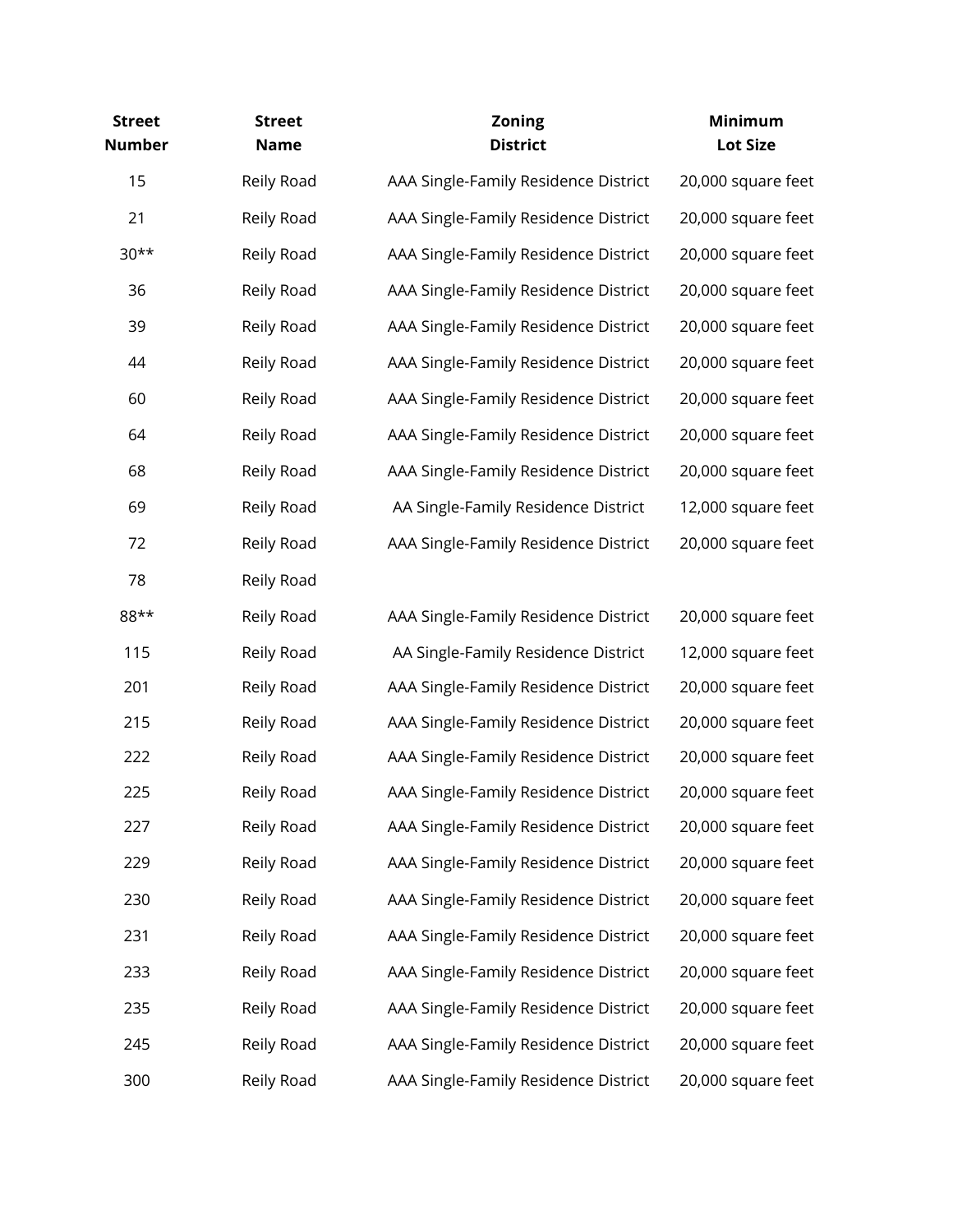| 301      | Reily Road | AAA Single-Family Residence District | 20,000 square feet |
|----------|------------|--------------------------------------|--------------------|
| 303      | Reily Road | AAA Single-Family Residence District | 20,000 square feet |
| $315***$ | Reily Road | AAA Single-Family Residence District | 20,000 square feet |
| 319      | Reily Road | AAA Single-Family Residence District | 20,000 square feet |
| 320**    | Reily Road | AAA Single-Family Residence District | 20,000 square feet |
| 325**    | Reily Road | AAA Single-Family Residence District | 20,000 square feet |
| 329      | Reily Road | AAA Single-Family Residence District | 20,000 square feet |
| 330      | Reily Road | AAA Single-Family Residence District | 20,000 square feet |
| 331      | Reily Road | AAA Single-Family Residence District | 20,000 square feet |
| 343      | Reily Road | AAA Single-Family Residence District | 20,000 square feet |
| 345      | Reily Road | AAA Single-Family Residence District | 20,000 square feet |
| 401      | Reily Road | AAA Single-Family Residence District | 20,000 square feet |
| 410      | Reily Road | AAA Single-Family Residence District | 20,000 square feet |
| 415      | Reily Road | AAA Single-Family Residence District | 20,000 square feet |
| 419      | Reily Road | AAA Single-Family Residence District | 20,000 square feet |
| 430      | Reily Road | AAA Single-Family Residence District | 20,000 square feet |
| 440      | Reily Road | AAA Single-Family Residence District | 20,000 square feet |
| 500      | Reily Road | AAA Single-Family Residence District | 20,000 square feet |
| 501      | Reily Road | AAA Single-Family Residence District | 20,000 square feet |
| 525      | Reily Road | AAA Single-Family Residence District | 20,000 square feet |
| 535      | Reily Road | AAA Single-Family Residence District | 20,000 square feet |
| 545      | Reily Road | AAA Single-Family Residence District | 20,000 square feet |
| 550      | Reily Road | AAA Single-Family Residence District | 20,000 square feet |
| 554      | Reily Road | AAA Single-Family Residence District | 20,000 square feet |
| 555      | Reily Road | AAA Single-Family Residence District | 20,000 square feet |
| 558      | Reily Road | AAA Single-Family Residence District | 20,000 square feet |
| 564      | Reily Road | AAA Single-Family Residence District | 20,000 square feet |